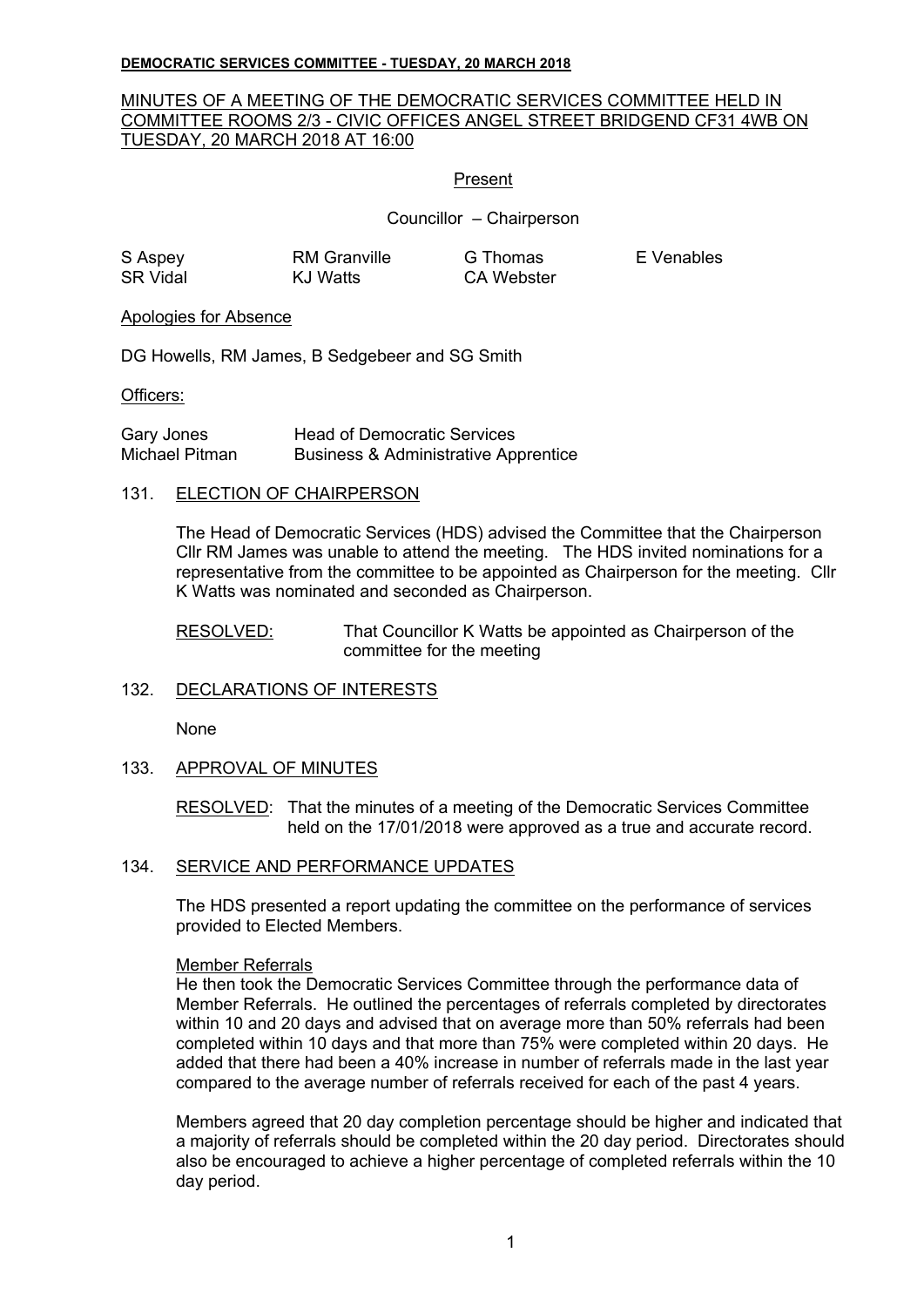The Committee considered it a positive indicator that more referrals were being made. The HDS commented that some members were also reporting their referrals to other organisations as well as to the Member Referrals System which led to an element of duplication.

The HDS informed the meeting of the recommendation of the Corporate Overview and Scrutiny Committee to raise their concerns regarding the operation and use of the member referral system to the Democratic Services Committee. This recommendation dovetailed with the planned review of the Member Referrals system which was identified at the last meeting of the Committee. The intention was to review all aspects of the Member Referrals system and processes to improve its efficiency and effectiveness.

Members voiced their concerns about the speed and efficiency of some of the referrals as they were being circulated to a service focal point before being sent out to the relevant department. It was suggested that referrals should be made directly to the relevant person so that it can be dealt with quickly and bypass the 'middleman'. Members were also keen to have a prioritisation of referrals to enable those considered as urgent to be processed quickly. The HDS informed the meeting that their comments would be included as part of the review.

The HDS informed members of the introduction of General Data Protection Regulations (GDPR) and how these new regulations would affect Member Referrals. One of the implications would be that personal data could not be kept once it has ceased to being relevant and would need to be deleted. He added that members were data controllers and when handling data about any individual they had full responsibility for that data, and needed to act accordingly. Members agreed to have GDPR training in June 2018 ensure they had a full understanding of the new regulations.

# Member Development

The HDS informed members of the member development activities that had been held since October 2017 and the levels of participation at these events. It was noted that while some of the activities had high attendance, many had approximately 50% attendance. The completion level of E-learning modules was also provided. A member stated that many Councillors have not completed the E-Learning modules because they are finding it difficult to navigate to them on the system. The HDS advised that he will work with ICT and the Learning & Development team to make improvements while also encouraging Councillors to complete the modules they haven't yet completed.

#### **Webcasting**

The HDS advised the Committee of the number of meeting that had been webcast and the viewing statistics that had been achieved.

#### Members ICT Forum

The HDS clarified the additional members nominated to Members ICT Forum and advised that a meeting had been arranged for 23 April 2018.

### Member Support Officer (MSO) Network

The HDS advised the committee on the topics considered at the MSO Network meeting held on 15 March 2018 which included:

- An update from the Welsh Government on the Local Government (Wales) Bill.
- Guidance for Councillors prepared by the WLGA on online abuse and personal safety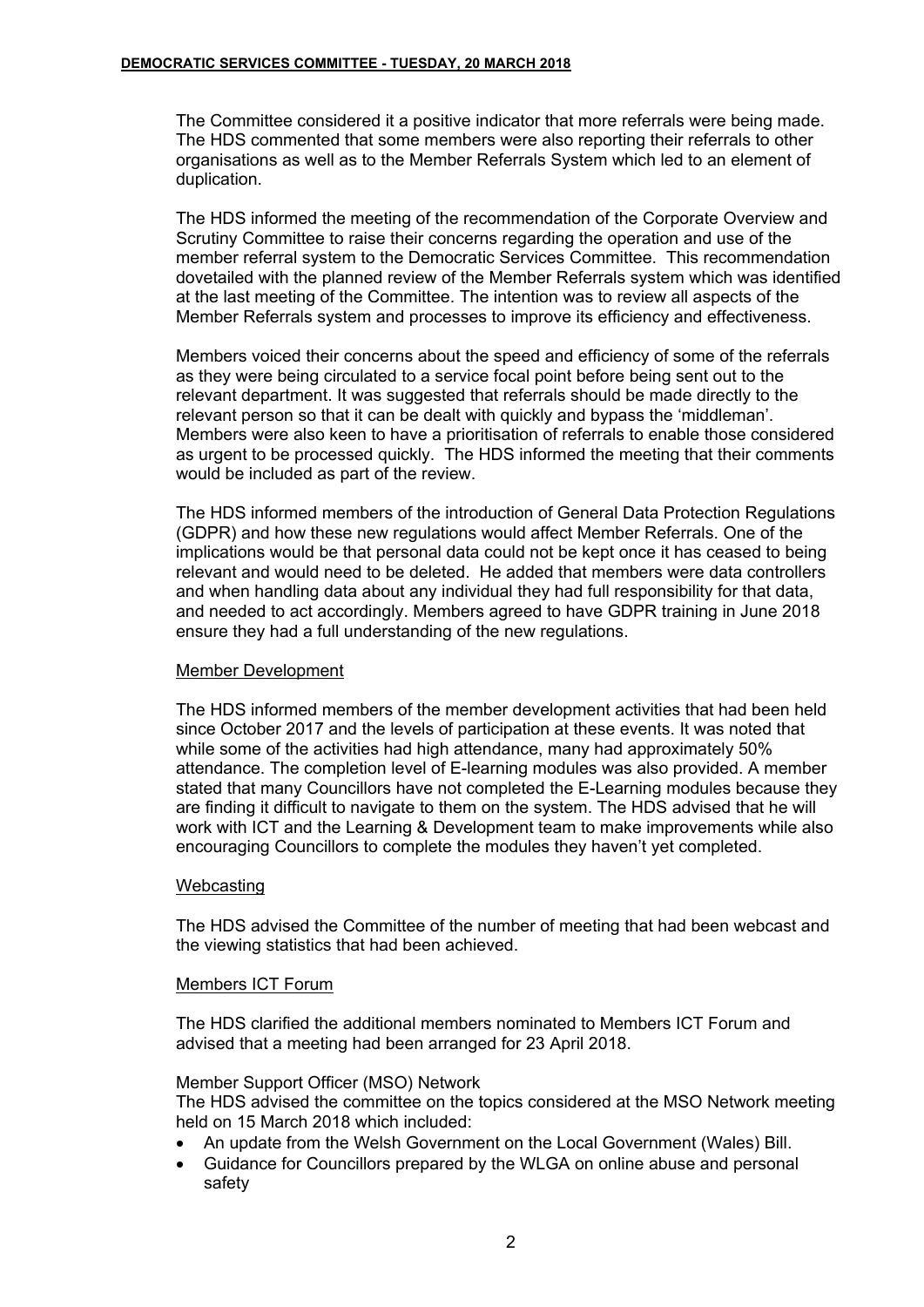### **DEMOCRATIC SERVICES COMMITTEE - TUESDAY, 20 MARCH 2018**

- The General Data Protection Regulation, the network is invited to share any plans for guidance for members on the new legislation
- Discussion with members of the Independent Review Panel considering the role of community and town councils
- Member Support and development consultants and trainers
- Diversity in Democracy update.

Following a short debate the Democratic Services Committee:-

# RESOLVED:

- 1. That a review of the Member Referral system be undertaken over the next 6 months. The review would consider the following matters:
	- Is a Member Referrals system needed?
	- What topics should be submitted as a Member Referral
	- How do other Local Authorities manage their Member Referrals
	- Prioritisation of referrals Urgent/Important/Routine
	- The timelines for responses to referrals to be made
	- The escalation process when responses are not received with the agreed timescales
	- Difficulties and barriers for officers dealing with Member Referrals
	- Is OTRS the most suitable software package for Member Referrals?
	- Can political party casework software be utilised
	- Provision of training to Elected Members in the use of Member Referrals and Open-source Ticket Request System (OTRS)
	- Undertaking analysis of Member Referrals to identify trends or key topics
	- Providing a suitable response to the scrutiny queries and recommendations
	- The confidentiality of member referrals
	- Establishment of suitable Performance Indicators
	- How members support their AMs/MPs and Town Council regarding referrals
- 2. The following topics will be delivered as repeated member development sessions in the months identified below:
	- Annual Reports April 2018
	- Personal Development Reviews May 2018
	- General Data protection Regulations June 2018
	- Autism Awareness/ALN/NASC July 2018
- 3. The following topics will be added to list of items for future consideration
	- Modern.gov app (restricted version)
	- Jodie's Story On Track
	- Domestic Violence update (to include information re Calan and domestic violence towards men
- 4. Pre council Briefings:

The committee agreed that the following Pre-Council Briefings would be scheduled:

- 28 Mar 18 V2C Confirmed
- 25 April18 The Central South Consortium Confirmed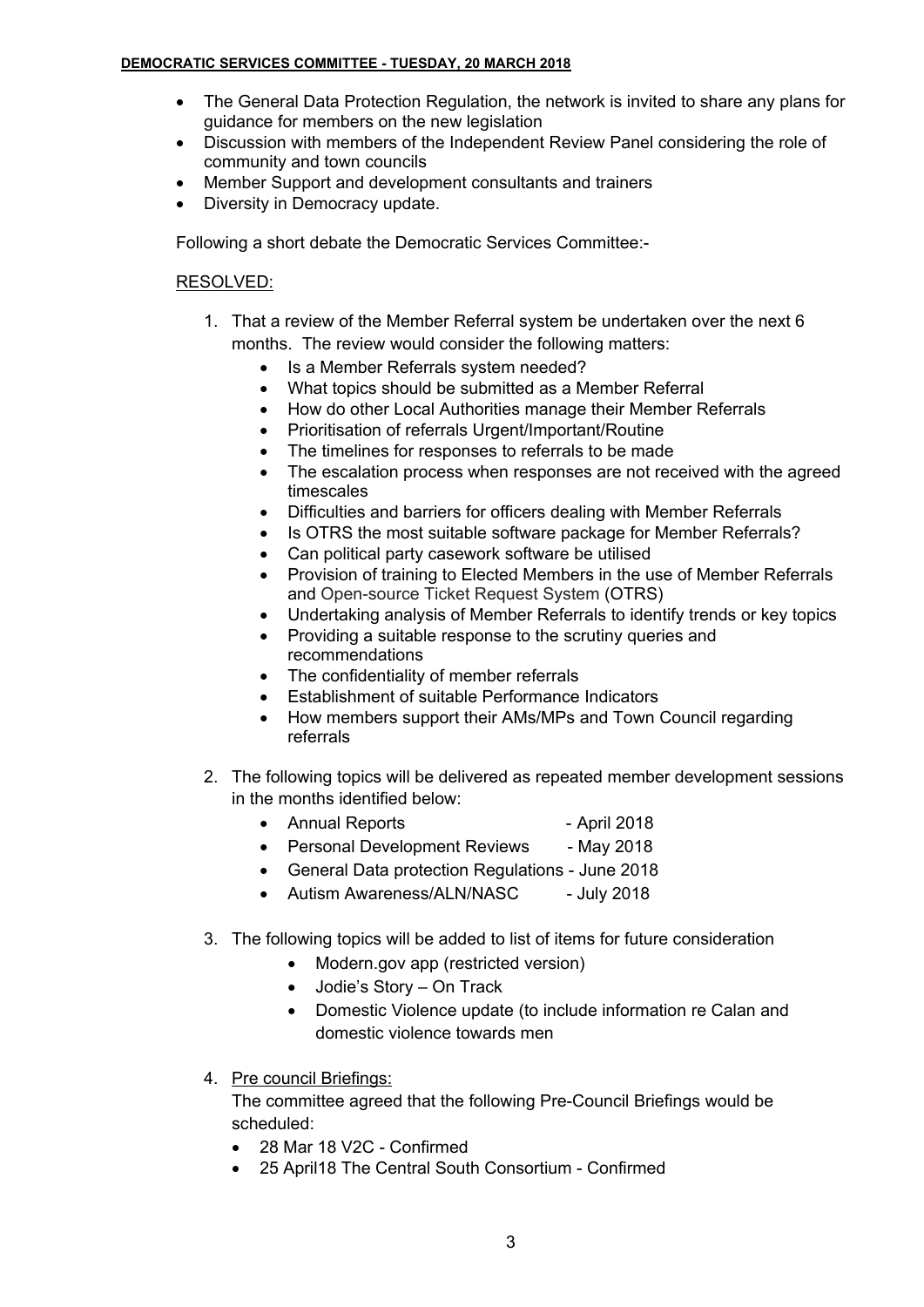#### **DEMOCRATIC SERVICES COMMITTEE - TUESDAY, 20 MARCH 2018**

- 13 Jun 18 The Bryncethin Campus to be confirmed
- 11 Jul 18 Carers/Young Carers to be confirmed

# 5. Development Control Committee Training

The following member development topics for Development Control Committee were considered as very useful for all members who should be encouraged to attend:

- 24 May 2018 Section 106 legal agreements basics and limitations
- 04 July 2018 Cenin Renewables at Stormy Down site visit at Cenin Renewables to view wind turbine, solar panels, cement labs, anaerobic digestion plant, and battery bank.
- 6. E-Learning Modules

The Committee supported the recommendation that the following topics be completed by all Members by 01 June 2018:

- Data Protection Act
- Safeguarding Children and Adults
- Social Services and Well-being (Wales) Act 2014
- Equalities & Diversity

The HDS will circulate link to the modules and potentially include this in a Round Robin event

# 7. Elected Members ICT Forum

The Committee supported the recommendation that the first meeting of the Members ICT forum be held in April and that dates of the first meeting be circulated to suit the majority of members. The first meeting will consider the timings of subsequent meetings.

# 135. REVIEW OF THE FUNCTIONALITY OF MODERN.GOV

The HDS outlined some of the functionality of the Modern.Gov system, which the Democratic Services Team were currently using and the additional functionality which was planned to be introduced.

He explained that Modern.Gov was used facilitate much of the information relating to Elected Members and their roles. The system updated their profiles, attendance records, declarations and other information. He informed the committee that staff intended to increase the use of this feature by adding voting records to their profile to allow the public to gain a better understanding of decisions made by the councillors.

He also explained the 'subscribe to updates' feature of the website. This will allow users to request updates on topics of their choice and which will be circulated to them automatically.

A member asked whether the number of times someone viewed their profile was recorded. The HDS explained that this feature is available from when they began in office.

Another member explained that she did not know a lot of this functionality existed and hoped that a refresher course can be given on the functionality of Modern.Gov.

The HDS acknowledge these proposals and that he would include this topic at a future meeting(s) of the Members ICT Forum.

RESOLVED: Noted the content of the report